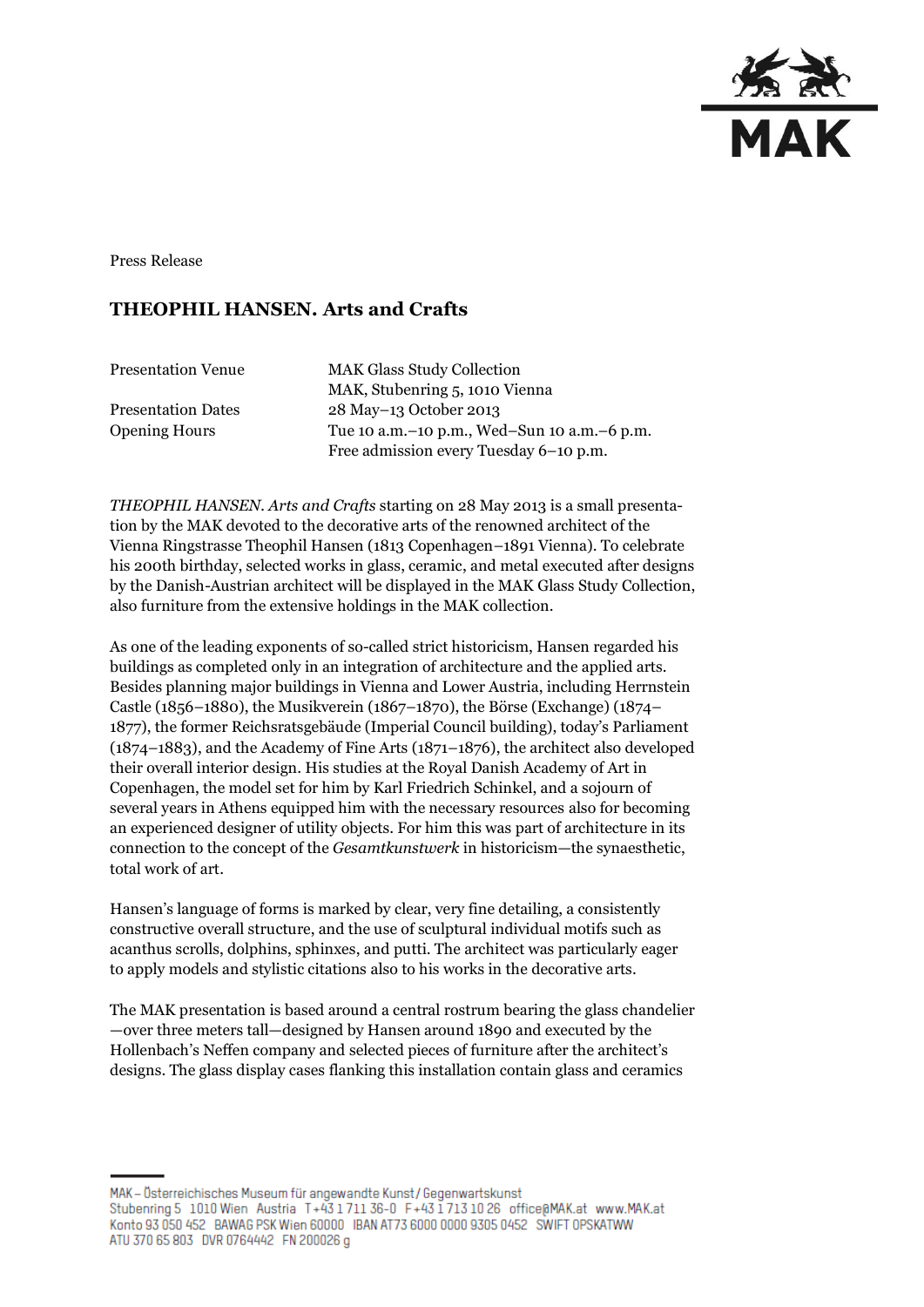

made between 1864 and 1874, in part by J. & L. Lobmeyr and the Wiener Porzellanmanufaktur (Vienna Porcelain Manufactory) after Theophil Hansen's designs. Besides these major firms from the Vienna Ringstrasse period, the architect worked intensively together with the jeweler A. E. Köchert and the silversmith company of Mayerhofer & Klinkosch. The old established Viennese enterprise of J. & L. Lobmeyr was the most regular commissioner of numerous works in glass; in fact, Hansen planned the overall interior design for the residence of Ludwig Lohmeyr, the company owner.

The presentation *THEOPHIL HANSEN. Arts and Crafts* is a tribute to the lone wolf Hansen as well as to his tectonically evolved design in the applied arts, and documents this special aspect of his work and influence in Vienna.

Photos are available for download at MAK.at/press.